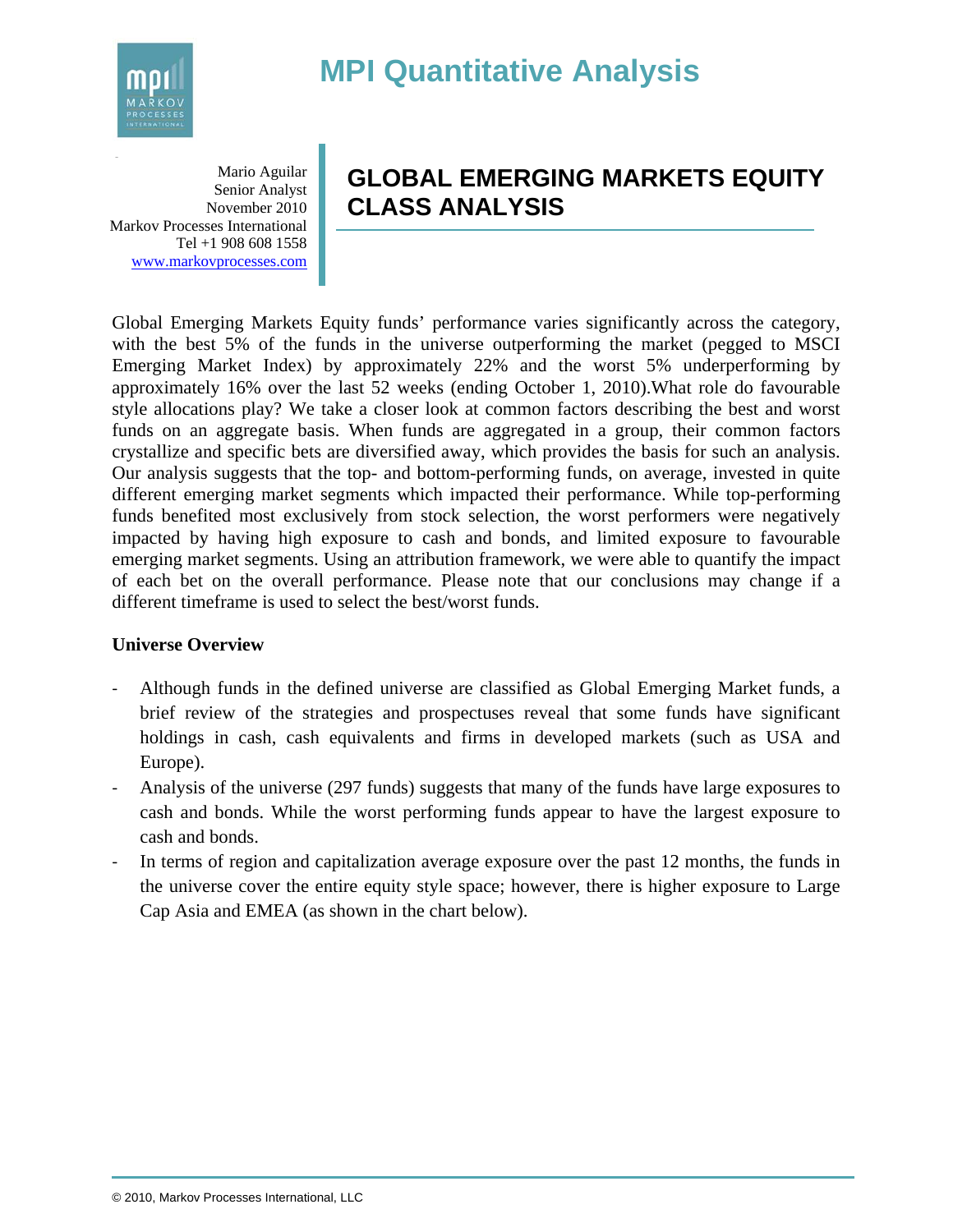

#### **Selection of Top/Bottom Fund Groups**

 $\overline{a}$ 

Based on the universe of 297 funds, the total annualized performance is calculated during the last 52 weeks to rank the funds. Using the top 5% (15 funds) and bottom 5% (17 funds) equally weighted, daily rebalanced portfolios are created to try to understand why, on average, one group performed better in terms of style exposures.

## **Returns-Based Style Analysis Highlights**

As shown below, the top 5% of funds outperform its peers, benchmark and bottom 5%. Over the analysis period, the top 5% group returns approximately 22% above the MSCI Emerging Markets index while the bottom 5% group returns 16% below the index.

 $mol<sub>1</sub>$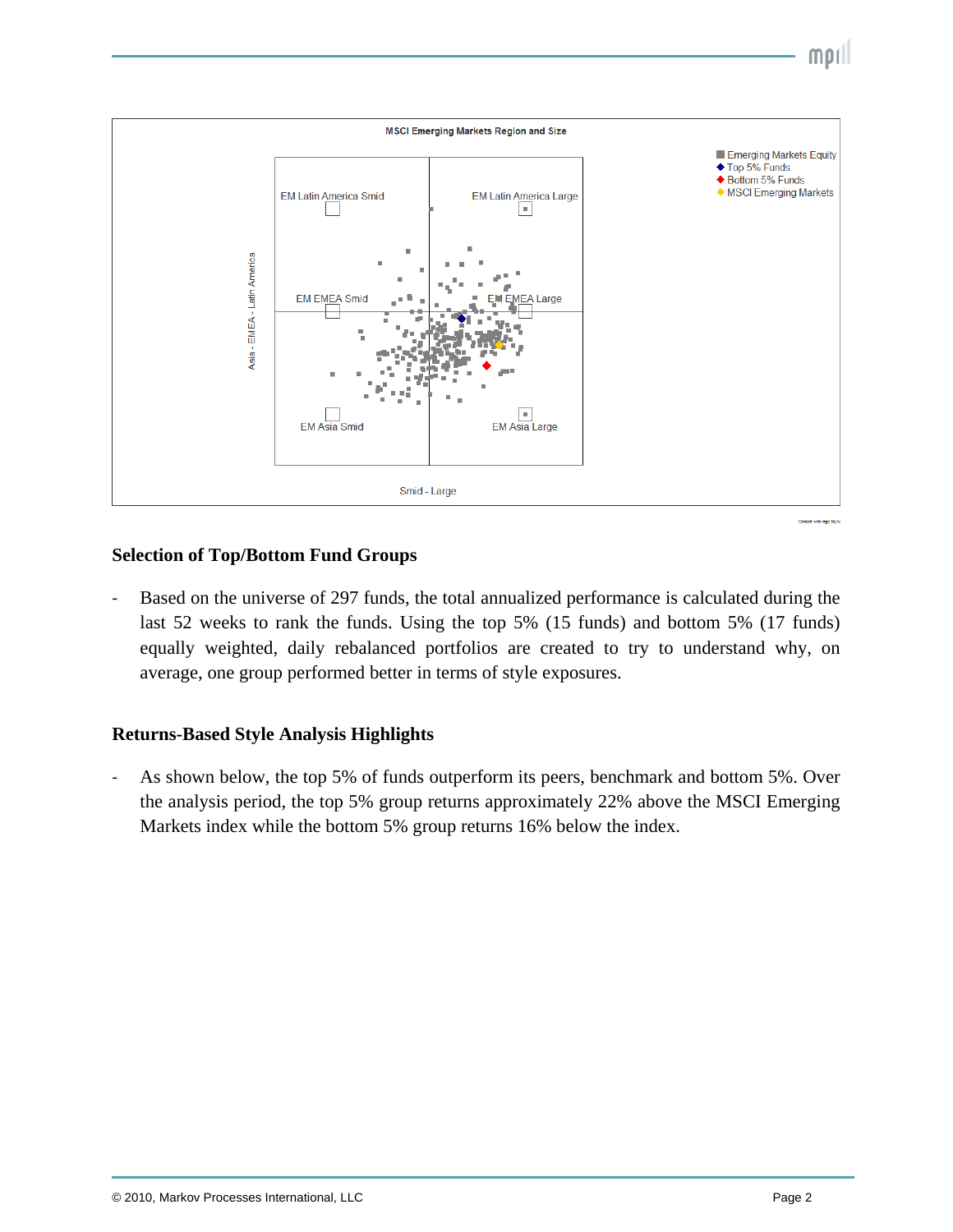



The style map (see chart below) and asset loadings provide insight into how the top and bottom performers differ. The funds are mostly exposed to large to mid-cap equities within different regions, particularly in Emerging EMEA and Emerging Asia. The style map shows a trend in exposures over time while the asset loadings chart illustrates average exposures for the period.



Created with mpi Stylu

 $\overline{a}$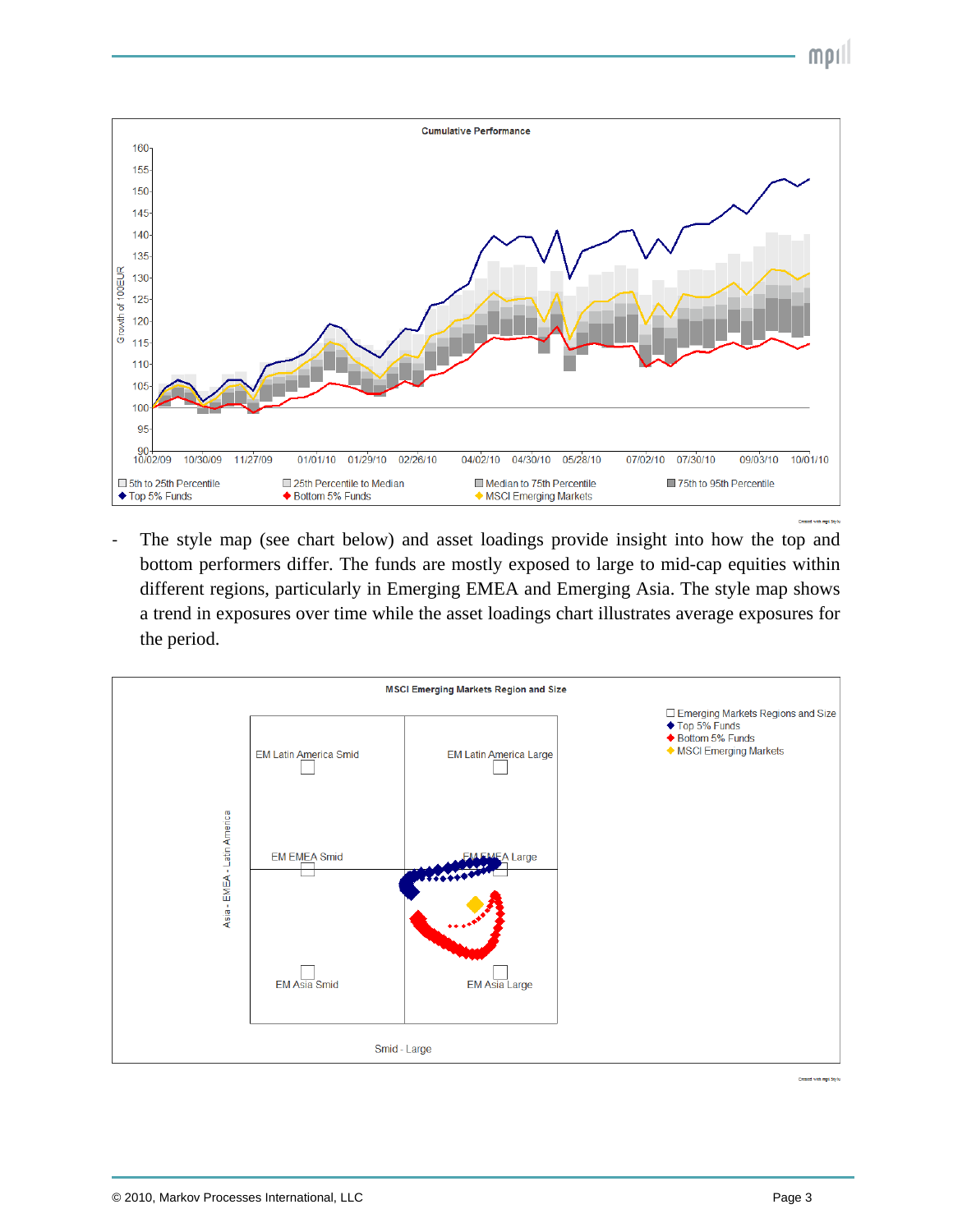As shown in the asset loadings chart below, the top 5% of funds are exposed to all regions of the MSCI Emerging Markets index with varying proportions. On the contrary, the bottom 5% of funds made bets away from the benchmark with allocations to developed markets (such as USA and Europe). These funds also kept, on average, large amounts of cash and bond positions, or potentially hedged their exposures. Exposures to most emerging segments are also smaller than the exposures for the benchmark.



The allocation decisions are reflected by a slight positive (almost negligible) timing effect with the majority of excess performance due to good selection picks for the top 5%. The bottom 5% display negative selection and timing effects—with timing displaying the largest negative effect. Please refer to chart on the next page.

 $\overline{a}$ 

 $mol<sub>l</sub>$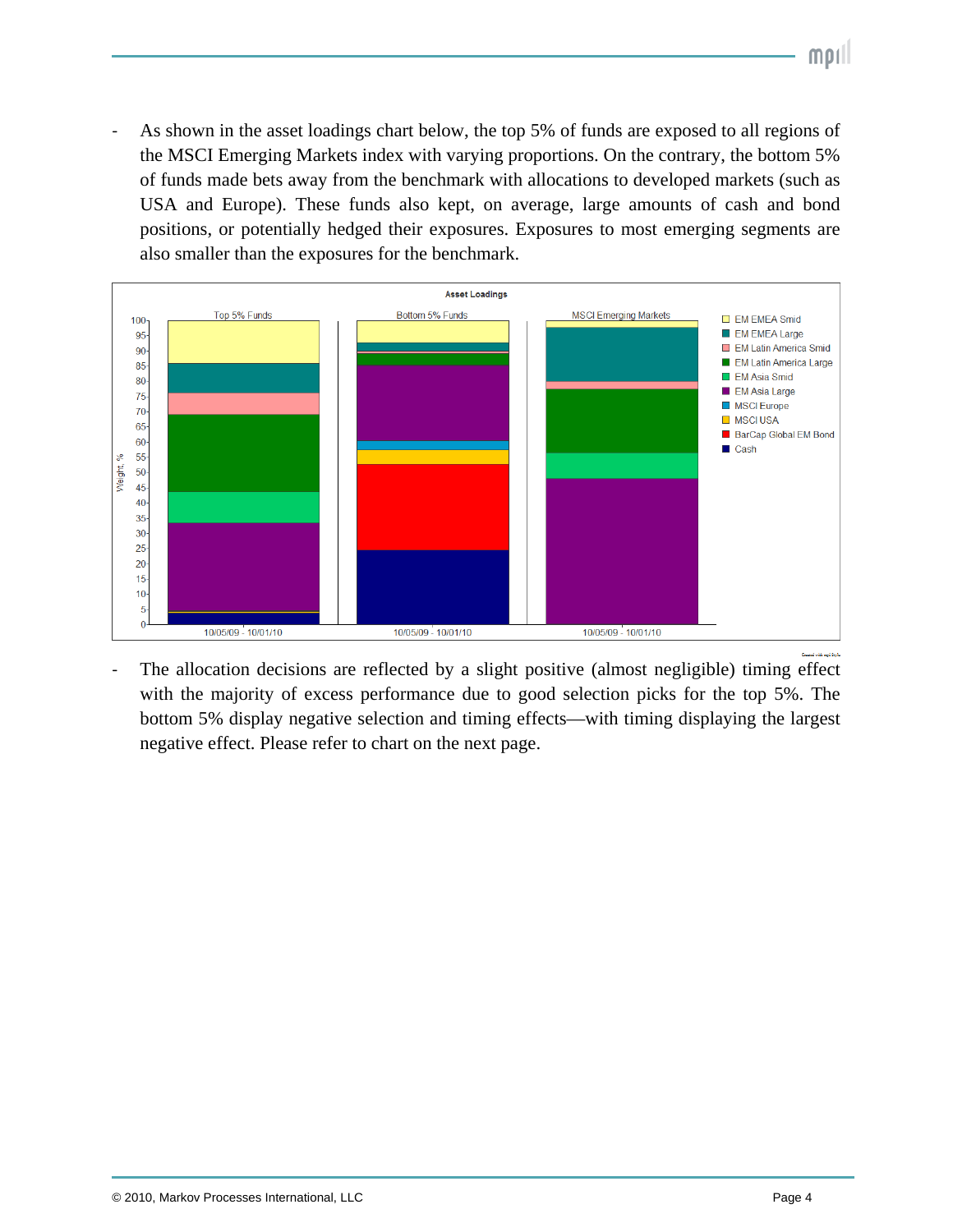



The top funds' overexposure (vs. the benchmark) to Small-to-Mid Cap segment of EM EMEA and Latin America had a positive contribution (which was partially offset by the negative impact from a small cash exposure) and resulted in the overall positive timing effect. At the same time, the bottom funds' allocation decisions resulted in under-exposure to all emerging regions, except for EMEA Smid and Asia Large, and, more importantly, to significant over-exposure to cash, EM bonds and US equities which led to considerable underperformance vs. the benchmark.



 $\overline{a}$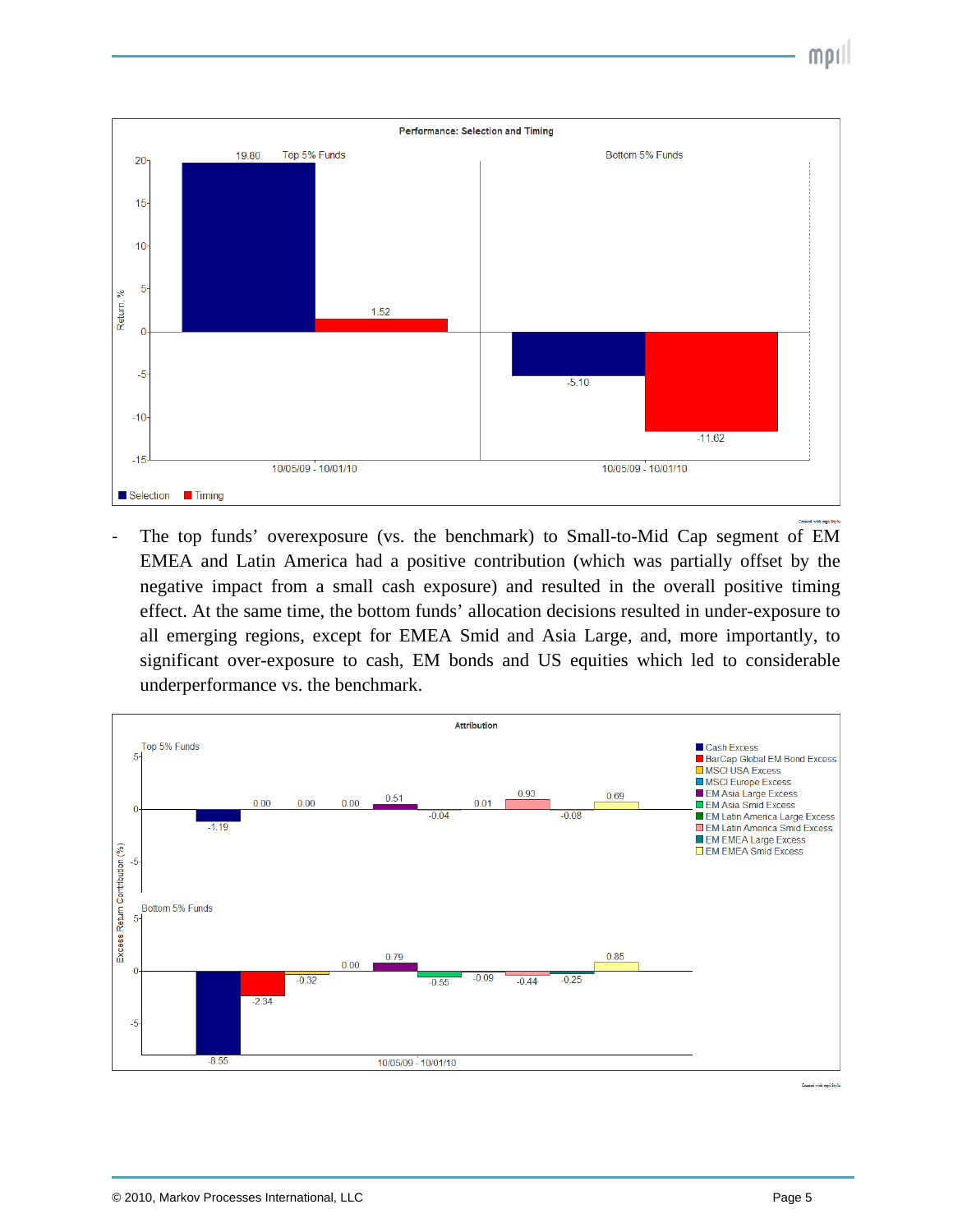As expected, the diversification effects of blending a large number of funds together in an equally-weighted portfolio results in very high explanatory power of the analysis with R-Squared values in the mid 90s for the top 5% and mid 70s for the bottom 5%. As a group, the top 5% displays strong selection skills whereas the bottom 5% displays negative selection and timing. Selection and timing returns represent components of excess benchmark performance.

#### **Rolling Risk/Return Analysis: C***onsistent Behaviours*

 $\overline{a}$ 

The chart below illustrates that over the period of analysis, the top (bottom) 5% consistently outperformed (underperformed) the benchmark on a 12-week rolling return basis. This over (under) performance accounts to the 21.77% (-16.27%) return in excess over (under) the benchmark during this period.



The top 5% display risk in line with the benchmark, as defined by the 12-week rolling standard deviation. The bottom 5% has much lower risk which reflects high exposure to cash and bonds. The top 5% of managers have been adept at limiting risk while generating significant returns in excess of the benchmark, on a cumulative and rolling basis.

morl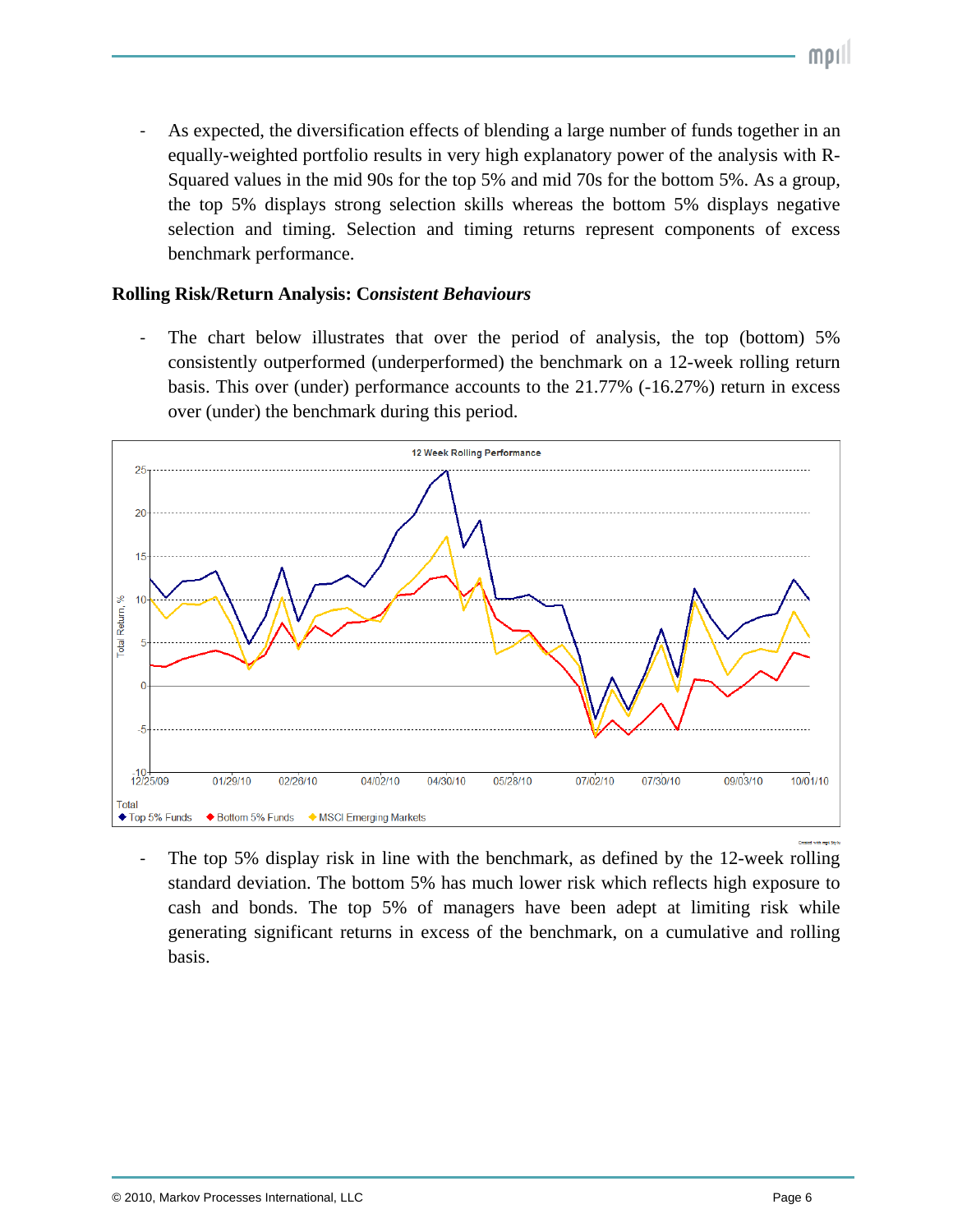$\text{mol}$ 



‐ On a risk-adjusted basis and comparing the funds with the Capital Market Line (see following chart), the top 5% portfolio provides a higher return per unit of risk than the benchmark. The bottom 5% appears to be properly priced in this manner.



Created with mpi Stylu

 $\overline{a}$